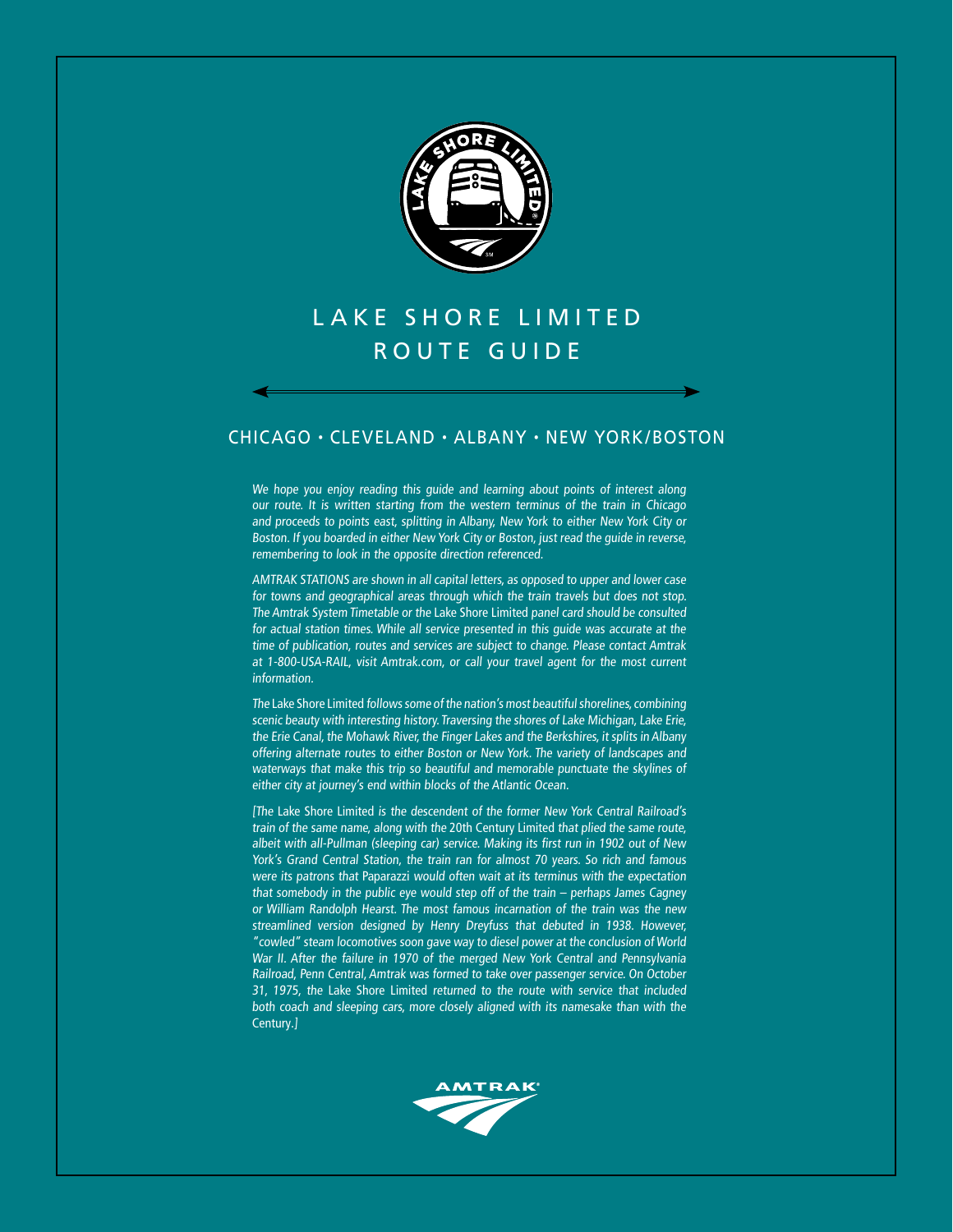## WELCOME ABOARD



Welcome aboard the Lake Shore Limited®! The Lake Shore Limited traverses the shores of Lake Michigan, Lake Erie, the Erie Canal, the Mohawk River, the Finger Lakes and the Berkshires, following some of the nation's most beautiful shorelines. On board, you will experience the comfort and relaxation of train travel while witnessing unique scenery. We are happy to have you onboard today and want to ensure your trip is everything you want it to be. If there is anything that can be done to make your trip more enjoyable, please do not hesitate to call on any Amtrak employee.

#### THE TRAIN STAFF

The staff of the Lake Shore is here to make your trip a special and enjoyable experience.

Conductor is responsible for the entire On-Board Services staff as well as ticket collection, the safety of passengers and the safe operation of the train.

Lead Service Attendant is responsible for the operation of the Dining car and Dining car staff.

Lounge Car Attendant is responsible for the operation of the Lounge/Café car.

Sleeping Car Attendant is responsible for providing all service for passengers ticketed in Sleeping car accommodations, including room preparation, luggage service and any assistance necessary to ensure a comfortable journey. They can also assist with meal reservations or arrange for your meal to be served in the privacy and comfort of your accommodation.

Coach Attendant is responsible for providing service for passengers ticketed in coach. This includes seat assignment, pillow service, luggage service and assistance to ensure a comfortable journey.

#### ACCOMMODATIONS

Viewliner Sleeping accommodations provide a range of private rooms with amenities for day and night use. From roomettes to bedrooms with lavatory and shower, Sleeping car accommodations will suit any need and can be described in more detail by any member of the crew. Please ask to speak to the Conductor regarding the availability of rooms. Amtrak Club Acela® is available in New York.

Coach seating provides a wide reclining seat with leg rest, folding tray table and overhead lights. Free pillow service is also available.

**Dining** service offers casual complete meal and appetizer service with an all-day menu between New York and Chicago; between Albany and Boston, Sleeping car passengers will receive complimentary boxed meal service.

Lounge offers sandwich, snack and beverage service; between New York and Albany service is combined with Dining car.

HOST RAILROADS are the freight and commuter railroads that Amtrak contracts with to operate Amtrak passenger trains. The Lake Shore Limited travels New York-Yonkers – Amtrak; Yonkers-Poughkeepsie – Metro North Railroad (MNRR); Boston-Poughkeepsie-Cleveland – CSX; Cleveland-Chicago – Norfolk Southern (NS).

Information contained in this route guide as well as described amenities and features are subject to change without notice. While gratuities are not required for services provided, it is an appreciated way to convey to an employee that he or she has made your trip more enjoyable.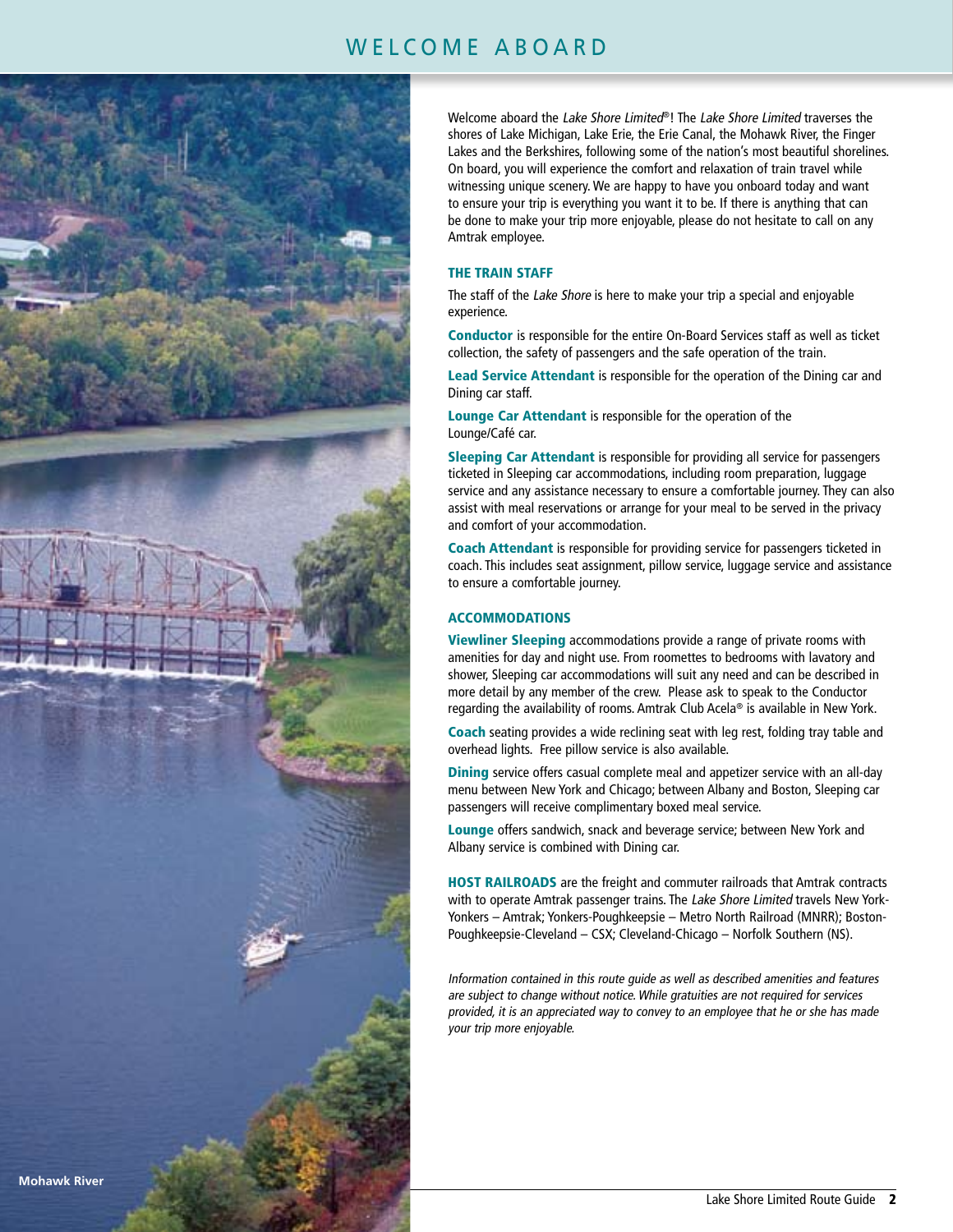

CHICAGO As we pull out of the covered platforms in the station, look left for an impressive view of the city skyline. Among its magnificent structures are the Sears Tower, Daley Center and John Hancock Building. Soon, again on the left, is Cellular Field, home of the Chicago White Sox. We now cross the South Branch of the Chicago River, famous for its backwards flow, and where ships ply Great Lakes ports along the Illinois and Michigan Canal. Sanitary engineers reversed its flow in the early 1900s to prevent epidemics. As we cross the Rock Island Railroad at Englewood, imagine the intense rivalry between the Twentieth Century and Broadway Limited trains as they raced one another to New York decades ago. Of note is the New Regal Theater, originally an "atmospheric" motion picture palace where the audience sat in an imaginary courtyard under the stars. Today, it is a showcase for live entertainment. The cemetery on the left is where Harold Washington, the city's first African American mayor, is buried.

Vibrant and energetic, Chicago is the industrial core of the Midwest and a major transportation hub. In the heart of America's agriculture belt, it is a leading distributor of farm products. Its many regional food specialties reflect the city's ethnic and working class roots. Its spirit is also exemplified in its unique architecture; here is where the word "skyscraper" originated in 1885. The arts and sciences are also alive here, with an abundance of world-renowned theaters and museums. Most Amtrak long-distance trains originate or terminate here.

#### Illinois/Indiana State Line

Roby Just east, power lines and grain elevators dominate the skyline of this area. The Indiana "Skyway" Toll Road, I-90, is on the right.

HAMMOND-WHITING As we pass through town, consider one of its early residents, Alvah Curtis Roebuck, a farm boy. Moving to Chicago, he started a mail order company with Richard Sears -- and thus began Sears, Roebuck and Co. The town is home to Purdue University. It boasts of one of the country's first professional football teams in the 1920s. Notable natives include the original "Doublemint Twins" of the famous chewing gum advertisements. A Pullman-Standard plant here produced railroad passenger cars between 1929 and 1981, many of them for Amtrak in the 1970s. In 1911, the "Betzmobile" was introduced here to great fanfare. Having cars built in Chicago and unable to meet demand without a plant of its own, the firm quickly succumbed when buyers shopped elsewhere.

Gary was planned by U.S. Steel in 1906. Many famous personalities grew up in the shadow of its furnaces, including the entertainers of the famous Jackson family, actor Karl Malden and astronaut Frank Borman.

LaPorte Here, between 1896 and 1897, French engineer Octave Chanute launched the Age of Flight with manned glider excursions

on the high dunes that ring the shores of Lake Michigan. His designs were the basis for aviation projects around the world – including a motorized version built by the Wright Brothers in 1903.

**SOUTH BEND** To many, this city is synonymous with Notre Dame, both the university and the football team. Its famous golden dome arises in the distance on the left. To others, it is virtually defined by the Studebaker Corporation, which started making wagons here in 1852, came to prominence, and finally ceased auto making here in 1963. Its museum is a collection of vehicles from its 150-year history of production.

NOTE: The time change occurs here during the fall. When traveling eastbound between October and April, set your watch one hour ahead before arrival. When traveling westbound, set your watch one hour back departing South Bend.

ELKHART When Seventy-Six Trombones Come a Marchin' In -- it has to be Elkhart, a town people say was the inspiration for Broadway's hit, "The Music Man." For many years, it was known as the Brass Musical Instrument Capital. Charles Conn made the first U.S. produced cornet here. Miles Laboratories, original maker of Alka-Seltzer, was founded in Elkhart. Today, it is known as the "Mobile Home Capital" due to its large RV manufacturing base, and it hosts one of the country's premier jazz events each June.

WATERLOO is our last stop in the Hoosier State. Founded in 1856, the town was named for its co-founder, Miles Waterman. Some wanted the town to be named Waterman, but he declined this honor and supported Waterloo, a popular name not only in this area but across the U.S.; there are 30 such towns in 26 states currently in existence. The American version of Waterloo is most likely derived from the town of the same name in Belgium where Napoleon's army was defeated. The phrase "met his waterloo" originated from this event, meaning a defeat, ruin, collapse or downfall.

NOTE: The change to daylight savings time occurs here in the spring. When traveling eastbound between April and October, set your watch one hour ahead after departing Waterloo. When traveling westbound, set your watch back one hour before arriving in Waterloo.

Bryan Did you ever play with an "Etch A Sketch®" toy as a child? If so, you've got a connection to this, the home of its maker, the Ohio Art Company. Also delighting children is the world's largest maker of candy canes and lollipops, the Spangler Company. Some of the town's many artesian wells still flow today, giving rise to its nickname, "The Fountain City." WNBO radio here is the nation's first to be solar powered. From here to Toledo, the 68.5-mile straight track is known as one of the "Air Line" routes due to its lack of even a single curve.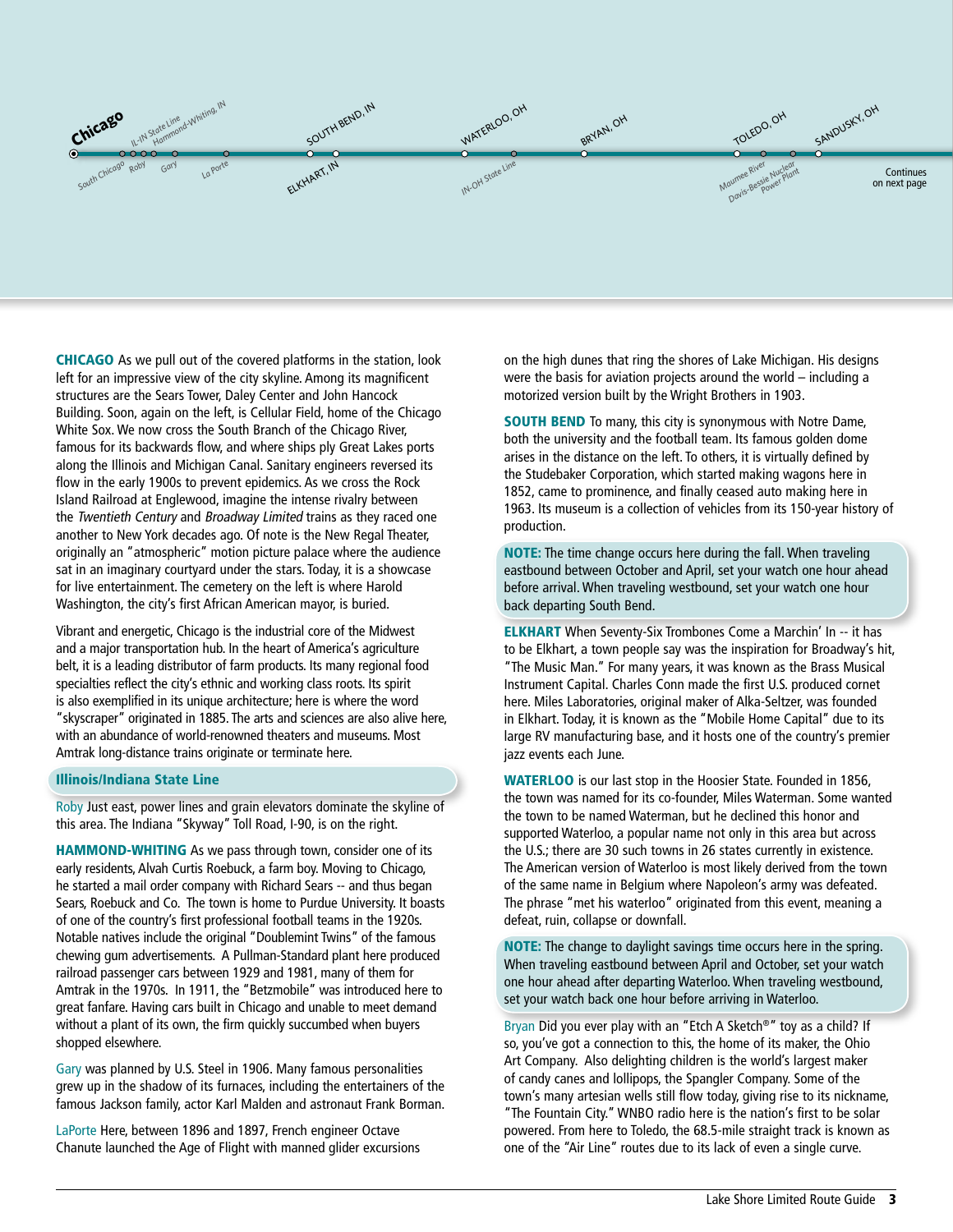

TOLEDO was founded in 1833 where the Maumee River enters Lake Erie. Fort Miami to the south is where General "Mad" Anthony Wayne defeated the Indians in 1794, clearing the settlement of Northwestern Ohio and Northern Indiana. Congress had to intervene to prevent Ohio and Michigan from warring over ownership of Toledo in 1835. Today, Toledo is the Glass Capital of the World, being home to Owens-Corning. During daylight hours, watch for some of the world's largest grain elevators. Its largest employer for most of the last century was Jeep's original manufacturer, Willys/Overland. Although the town's well-known industrial base has contracted in recent years, it remains a headquarters for the Big Three automakers' factories and parts suppliers. However, health care now leads the economy. Satirist P.J. O'Rourke, actor Jamie Farr and actress/model Katie Holmes all hail from Toledo.

During the night, we pass a huge nuclear power facility identifiable by massive plumes of steam. We cross the Portage River at Clinton, known as the "Walleye Capital of the World" due to an abundance of the fish caught here every year.

SANDUSKY To the left in the distance is the top of Cedar Point's roller coaster, one of the world's largest ride parks. Oliver Hazard Perry defeated the British fleet in 1813; a monument here stands testament. Possessed of an excellent natural harbor surrounded by islands, this is the second largest Great Lakes coal-shipping port. A network of abolitionists used its station on the "Underground Railroad" to help slaves escape to freedom before the Civil War. The city was the setting for the 1995 film, Tommy Boy.

Huron Thomas Alva Edison was born in the hamlet of Milan eight miles inland from here in 1847. Equipped with three months of formal schooling, he went on to own more patents than any other inventor. On the way into town, we cross the Huron River; on the way out of town, the Vermillion River, a tributary of Lake Erie.

**ELYRIA** is where the International Society for Crippled Children was founded in 1919; the Easter Seal followed in 1934. Elyria became a notable whistlestop in American political history during the 2008 Presidential campaign when then-candidate John McCain and "folkhero" Joe the Plumber met at a rally and posed for photographs that were transmitted around the world. To the southwest is Oberlin

College, one of the first to have coeducational classes. The city was named after its founder, Herman Ely, in 1817.

CLEVELAND is the largest city in the state, a leading manufacturing, trading and cultural center in the Midwest, and home to the Rock and Roll Hall of Fame Museum. Playhouse Square Center is the second largest performing arts center in the U.S. One Playhouse Square was the original studio where disc jockey Alan Freed popularized the term "rock and roll." Many films have been shot here, including scenes from Spider Man 3, as well as the TV sitcom The Drew Carey Show. The city lies on the southern shore of Lake Erie, at the mouth of the Cuyahoga River; the half-mile-wide river valley divides the city into an east and west side. The city has been home to famous political and business leaders including President James A. Garfield; John Hay, Secretary of State under President McKinley; and self-made millionaire John D. Rockefeller. That "Man of Steel," "Defender of Truth, Justice and the American Way," Superman, was the 1932 brainchild of two Cleveland natives, Jerry Siegel and Joe Shuster.

#### Ohio/Pennsylvania State Line

ERIE is an industrial city on the shore of Lake Erie, the state's fourth largest. Known for its "lake-effect" snow, it attracts four million tourists each year to Presque Island State Park for water recreation and its new casino. Prior to the standardization of railroad gauges, the city was an important railroad hub in the middle of the 19<sup>th</sup> century. While only diesel-electric locomotive building remains from its former ranks of manufacturers, a diverse mix of mid-sized industries like more agile steel and plastics plants have emerged, joined by a vigorous service sector composed of health, insurance and tourism. During the War of 1812, Commander Oliver Hazard Perry also forced the surrender of a British squadron here, famously stating, "We have met the enemy and they are ours."

#### Pennsylvania/New York State Line

**BUFFALO** occupies the eastern shore of Lake Erie at the head of the Niagara River. The name is thought to be derived from the French phrase beau flueve, or beautiful river. Its radial street and grid system is one of only three such plans in the U.S. Once home to the largest steel-making producer in the world, it is today experiencing new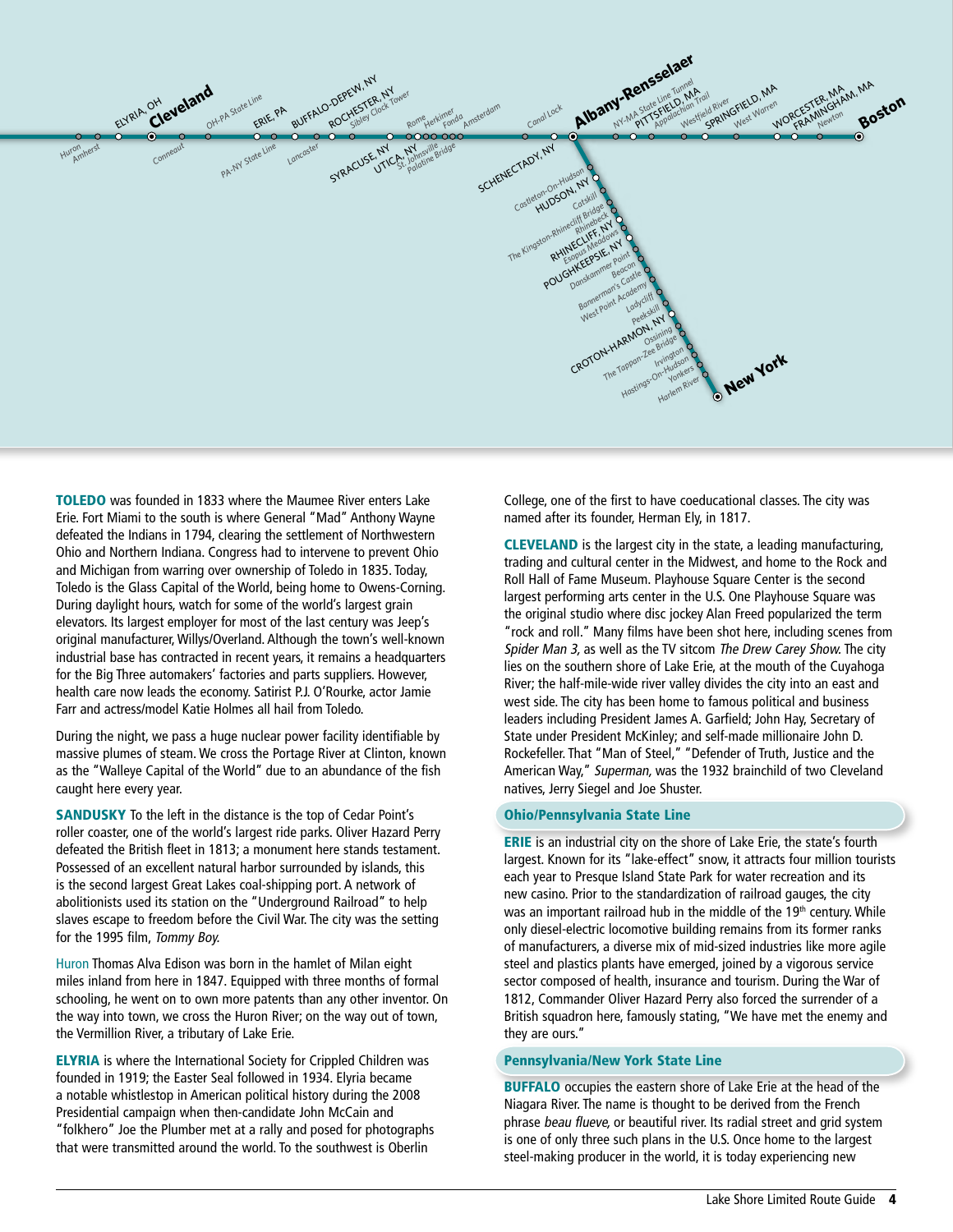development and renovations downtown. After a collision between a bicyclist and a car on a rainy night in 1917, the car's driver, a Buffalo theatre owner, formed the Tri-Continental Corporation. It soon introduced the first windshield wiper, and now trades as Trico Products. And the popular dish known currently as Buffalo Wings was, according to legend, first prepared in the Anchor Bar on Main St. downtown in 1964 by its owner as a snack for her college-aged son and his friends who had arrived one evening hungry, late and unannounced. Famous Buffalonians include CNN journalist Wolf Blitzer, the pop band Goo Goo Dolls, and the late Amanda Blake – better known as "Miss Kitty" at the Long Branch Saloon for 19 years on the longest-running television series drama in history, CBS' Gunsmoke.

ROCHESTER is ranked as one of America's top cities for quality of life. By 1838, it was the largest flour-producing city in the U.S. and, having doubled its population in only ten years, it became America's first "boomtown." It was also known for being a center of men's fashions and home to a large garment industry. It is now the site of a number of Fortune 1000 companies, including Eastman Kodak and the Xerox Corporation, the latter founded here in 1906. National frozen food processor Birds Eye is headquartered in suburban Rochester, and the city is the birthplace of the Wegmans Grocery store chain. It hosts a number of festivals from early spring throughout the summer. Between 1927 and 1957, Rochester had a light rail underground transit system, the smallest city in the world to have such. Public debate is underway concerning the costs of restoring the light rail system versus filling or otherwise utilizing the underground tunnels it formerly occupied.

SYRACUSE, named after a city on the east coast of Sicily, is the economic and educational hub of Central New York. Home to the Great New York State Fair and Syracuse University, the city boasts more snowfall than any other large U.S. city, with an annual average of 115.6 in. Its top employers are in the education and service industries. Salt was discovered nearby in the 18<sup>th</sup> century, giving rise to its early nickname of "Salt City." The Syracuse Post-Standard, its morning daily, calls itself "America's Most Colorful Newspaper" with good reason: almost every page contains color. Actors Richard Gere and Tom Cruise hail from Syracuse – as did the late Rod Serling, creator of the popular and groundbreaking science fiction television anthology Twilight Zone in 1959.

Rome is the home of one very notable resident: Francis Bellamy, author of the Pledge of Allegiance. Named after the Eternal City in Italy, Rome is in the heart of the region made famous by James Fenimore Cooper in a collection of novels called the Leatherstocking Tales. On July 4, 1817, construction began on the Erie Canal here, eventually to link the Great Lakes with the Atlantic Ocean. The oldest manufacturing company in the U.S., Revere Copper Products, Inc., was founded here, as was America's first cheese factory.

UTICA is situated in the Mohawk Valley and was named for the ancient Carthaginian city in Tunisia. It boasts an extensive park system and is the focus of regional economic revitalization efforts in the area of arts and entertainment. It is also famous for its plethora of Italian-American restaurants, some of which are generations old. Dick Clark began his career in the mailroom of radio station WRUN in Utica. Notable Uticans include actress Annette Funicello, former "Mouseketeer" on the Mickey Mouse Club television show.

SCHENECTADY is the ninth largest city in New York State. It became the headquarters of the General Electric Company in 1892 after Thomas Edison had moved his Edison Machine Works here. The company generated the first television broadcasts in the U.S. in Schenectady in 1928. Union College is the oldest planned campus in the country. Former President Jimmy Carter began graduate studies in nuclear physics at Union College in 1953. Schenectady is the former home of the American Locomotive Company, ALCO.

ALBANY-RENSSELAER is the capital of the State of New York. Its capitol building is one of only ten state capitol buildings in the U.S. without a dome. The English acquired the original site from the Dutch in 1664 and named it in honor of James II, Duke of Albany. It is the fourth oldest city and the second oldest state capital in the U.S. In 1754, Benjamin Franklin presented his "Albany Plan of Union" to the Albany Congress, the first formal proposal to unite the colonies. Although never adopted, it proved to be an important precursor to the U.S. Constitution. In the midtown section, the Empire State Plaza contains the tallest building in the state outside of New York City, the Erastus Corning Tower. The Plaza is based on the National Congress complex in Brazil's capital city, Brasilia. The local economy is based on state government and nanotechnology. Unlike most of the nation, Albany's "last call for alcohol" in the bars is 4:00 a.m. Albany public schools spend \$9,227 per student, well above the U.S. average of \$6,068. Famous natives of Albany include Andy Rooney, a humorist and commentator most famous for his part on the CBS news program 60 Minutes.

The Amtrak station is located in Rensselaer, 1.5 miles from Albany across the Hudson River. One of the busiest stations in the Amtrak system, it serves northeastern routes outside of the Northeast Corridor. They include the Adirondack serving Montreal and New York City, Empire Service between either Albany-Rensselaer or Buffalo and New York City, the Ethan Allen Express serving Rutland Vermont and New York City, and the Maple Leaf serving Toronto and New York City.

The current structure dates from 2002, featuring a coffee shop, newsstand and post office. Here the Boston and New York City branches of our train, the Lake Shore Limited, meet. Depending upon your destination, the following traces the remainder of our route.

#### New York Branch

Castleton-on-Hudson is a largely residential suburb of Hudson. It name was derived from Henry Hudson's experience during exploration of his namesake river, whereupon he encountered a Native American food storehouse so large it was considered a castle.

HUDSON is named for the adjacent river and its discoverer and explorer, Henry Hudson. Its 7,000 residents include some 500 inmates at the Hudson Correctional Facility. Famous natives of Hudson include General William Jenkins Worth, whose leading role in the U.S. victory over Mexico in the Mexican-American War made permanent the liberation of Texas. The city of Ft. Worth is named for him. Today, Hudson's main thoroughfare, Warren Street, hosts a lively antiques market of almost seventy shops. Several television shows have been filmed here, including The Wonder Years.

Catskill was once a stopover for vacationers on their way to the Catskill Mountains. The area was purchased from natives in 1678 and the town was established in 1788. Former heavyweight boxing champion "Iron" Mike Tyson once trained at the Catskill gym owned by the legendary trainer Cus D'Amato, who took the young fighter out of reform school and into his family. Across the river on the right is the Saugerties Lighthouse, decommissioned in 1954 as automation made light keepers obsolete. It is today a unique bed and breakfast.

RHINECLIFF-KINGSTON The hamlet of Rhinecliff in the town of Rhinebeck encompasses the largest district of National Historic Landmark designation in the country. Kingston's downtown area, known as "the Rondout," is considered one of the nation's best places for artists. It was also the first capital of New York between 1777 and 1797. Kingston once shaped and shipped most of the "bluestone" used to build the sidewalks of New York City. The Amtrak station here was built by the former New York Central Railroad in the early 20<sup>th</sup> century and hosts several Amtrak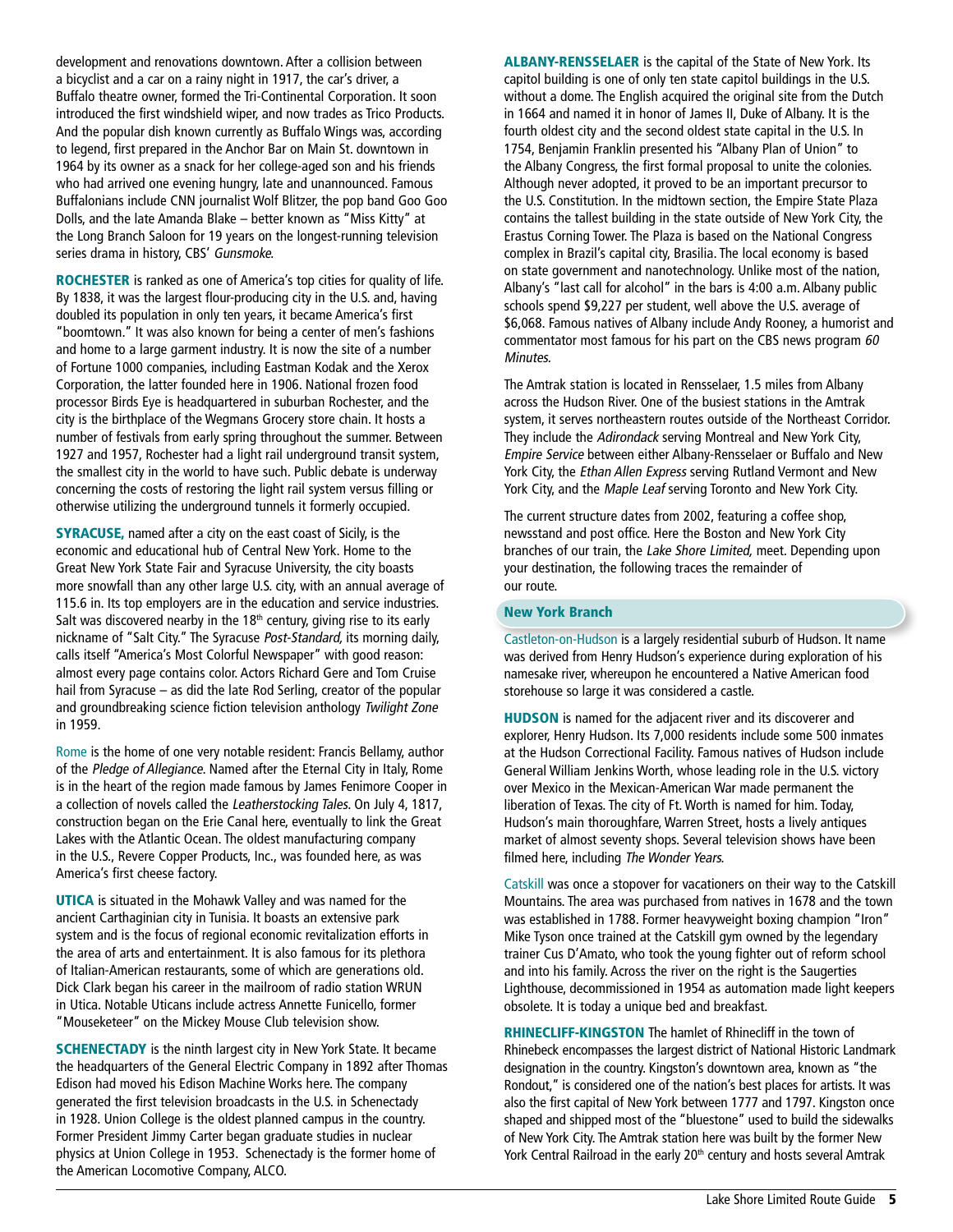

trains serving nearby Poughkeepsie as well as Montreal, Toronto, Niagara Falls and New York City. Kingston may be accessed by taxicab from the station.

POUGHKEEPSIE was home to the Smith Brothers' famous cough drops until 1972. The area's natural beauty and proximity to New York City prompted wealthy families like the Astors and Vanderbilts to build palatial weekend homes nearby. The city was an early center for whale rendering, and industry flourished through shipping, hatteries and breweries – some owned by Matthew Vassar, founder of Vassar College here. Samuel Morse, inventor of the telegraph and Morse code, made this his home for 25 years.

Beacon received its name from the signal fires that were set atop nearby Beacon Mountain to warn of approaching British troops during the Revolutionary War. During the 1800s, the town was known as the "Hat Making Capital of the U.S." with some 50 factories devoted to hat manufacture. Its artistic and commercial rebirth came with the opening of one of the world's largest contemporary art museums, a waterfront hotel and conference center. Across the river is its larger sister city, Newburgh.

Pollepel Island is the site of Bannerman's Castle, an abandoned military supply warehouse. Francis Bannerman purchased the island in 1900 to use as a storage site for his growing business. Construction of the castle began in 1901, with most of the building devoted to stores of army surplus. Today, the castle is property of the New York State Office of Parks, Recreation and Historic Preservation. The island itself, mostly rock, contains 6.5 acres; its name is derived from the Dutch word for wooden spoon.

West Point Academy, marked by stone battlements on the shore of the river, is a U.S. Army post and service academy. Its first commander, Benedict Arnold, famously committed treason when he attempted to sell the fort to the British. Today, West Point trains more Army officers than any other single institution. Occupying over 16,000 acres, it is one of the largest school campuses in the world. In addition to the typical academic buildings and sports facilities, it includes a ski slope and artillery range among its facilities. First occupied in 1778, it is the oldest continuously manned military post in the U.S. Bobby Knight,

the winningest men's basketball coach in NCAA history, began his head coaching career at Army in the 1960s. Notable alumni include Presidents Grant and Eisenhower, Confederate President Jefferson Davis, and Generals Robert E. Lee, John J. Pershing, Omar Bradley and Douglas McArthur.

Peekskill was an early American industrial center and the first headquarters of the Continental Army during the Revolutionary War. In 1992, the town was the site of a meteorite landing, recorded on film by 16 witnesses, which punched through the trunk of a 1980 Chevrolet Malibu. The car was later displayed on a world tour. The 1980s fictional TV sitcom The Facts of Life was set in Peekskill.

CROTON-HARMON, or Croton-on-Hudson, is the northern limit of the Hudson line railroad's electrification and a transfer point between local and express service. Historically, it thrived as a maintenance point for the former New York Central Railroad and its labor-intensive operations. Trains continuing north or west, including the flagship  $20<sup>th</sup>$  Century Limited, exchanged their electric locomotives for a steam or diesel locomotive to continue their journeys. Nearby is General Electric's John F. Welch Leadership Center, which trains GE executives. Today, there is an ongoing effort to develop the riverfront area for recreational use. Many Croton residents commute into New York City's Grand Central Station some 33 miles south via Metro-North Railroad.

Irvington takes is name from the author Washington Irving, creator of Rip Van Winkle, Ichabod Crane and The Legend of Sleepy Hollow. Nearby "Sunnyside" was his home and can be seen from the train near the station. The town's cool summer breezes and attractive setting along the riverbank has attracted wealthy residents of New York City since the 1850s. It is today a community of the well-heeled which includes Today Show co-host Meredith Vieira, actress Debra Winger, and Reverend Sun Myung Moon, head of the Unification Church. Its controversial mayoral election of 2005 resulted in the declaration of a winner by drawing lots after a tie vote could not be broken.

Hastings-on-Hudson was once a center of stone quarrying. Huge quantities of dolomite marble were used to produce the paving blocks used extensively in New York City's Central Park and in other cities. The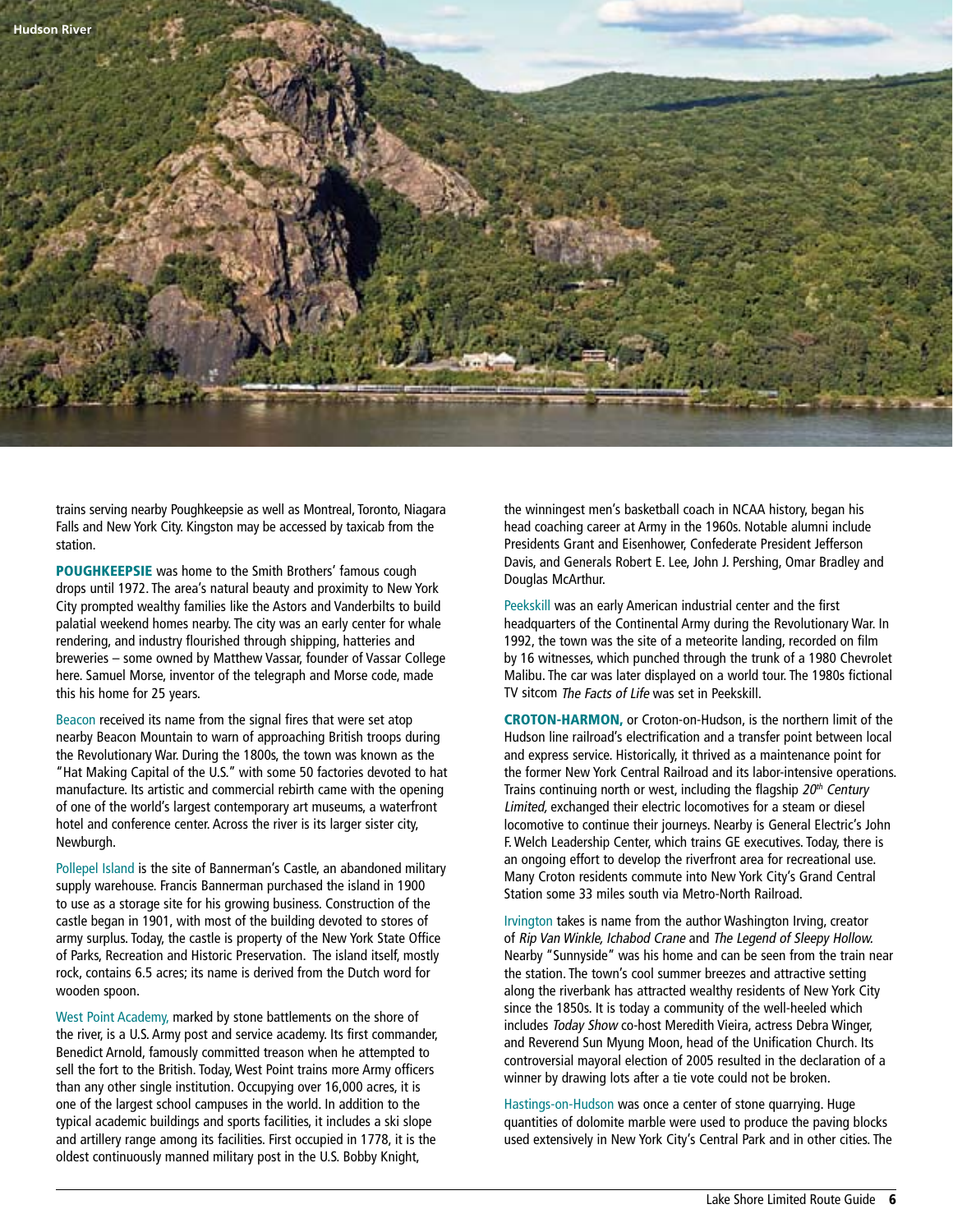town is now an upscale community, the current and former home of numerous high achievers in diverse fields of endeavor.

Harlem River We cross the river and enter New York's Manhattan Island at a point called Spuyten Duyvil -- Dutch for "spitting devil" -- that describes the tricky currents here where the Harlem River joins the Hudson River. The Harlem flows eight miles between the East River and the Hudson River, separating the boroughs of Manhattan and the Bronx. The Harlem has served as a traditional rowing course for New York, used by university crews from Columbia, Fordham, New York and Manhattan College. Columbia's rowers have assisted New York Police Department investigations by sighting bodies in the water, as has been depicted in the TV series Law & Order.

NEW YORK is America's most populous city. So famous are its districts that Wall Street, Broadway and Madison Avenue are universally recognized shorthand for the industries located there. It is a global city, with worldwide influence over commerce, finance, culture and entertainment and the arts. It is also an important center for international affairs, hosting the United Nations headquarters. Unique among U.S. cities for its high use of mass transit, the density and diversity of its population, its reputation as a city that never sleeps is due to its 24-hour subways and the constant bustling of traffic and pedestrians. Birthplace of numerous cultural movements, its metropolitan population surpassed 10 million in the early 1930s, making it the first "megacity" in human history. Here, Amtrak offers connections to its entire system through Chicago from New York

#### Boston Branch

PITTSFIELD, geographic and commercial hub of the culturally-rich Berkshires, is home to countless world-renowned institutions such as Tanglewood, the summer home of the Boston Symphony Orchestra; the 100-year-old Colonial Theatre from the age of Vaudeville; and Arrowhead, home of author Herman Melville and where he wrote Moby Dick. Jack Welch, former CEO of General Electric, makes his home here, as does comedian and actor Robin Williams each summer. In 2004, reference to a 1791 by-law prohibiting the playing of baseball was found here, the earliest known reference to the game in the U.S. - a finding in conflict with the accepted year of its invention, 1839.

Westfield River Watch for wildlife as we follow the river for several miles. Here in the eastern Berkshires the Chester-Blandford State Forest offers beautiful scenery, a rustic park experience and the spectacular Sanderson Brook Falls.

**SPRINGFIELD** is perhaps best known as the birthplace of the game of basketball, invented in 1891 by James Naismith to fill the gap between football and baseball seasons. Its proud manufacturing history is highlighted by the Duryea brothers, who built the first gasoline powered "motor wagon" offered for sale in 1893; the Smith & Wesson revolver, dating to 1856; and Indian motorcycles, made here between 1901 and 1953. It is also the birthplace of Theodor Seuss Geisel – a.k.a. Dr. Seuss – widely known for his classic children's books. Located within the greater Springfield area are Amherst College, Mount Holyoke College and Smith College, among others.

WORCESTER Watch for church steeples as we pass through "Wooster" (pronounced "Wister" by some locals). Second largest city in New England, its City Hall was the site of the first public reading of the Declaration of Independence on July 14, 1776. In 1831, a local industrialist, Ichabod Washburn, developed the process for producing the barbed wire that fenced the American West. An early female entrepreneur, Esther Howland, designed and manufactured the first American Valentine cards here in 1847. Its history of social progressivism includes a number of temperance and abolitionist movements. The city was once known as the hometown of '60s activist Abbie Hoffman. Actor and comedian Denis Leary also hails from Worcester.

FRAMINGHAM is the most populous town in New England. The first person to lose his life in the American Revolution, Crispus Attucks, was from Framingham. The town is known for its famous heart study, begun in 1948 with 5,209 adult subjects, and now on its third generation of participants. Much of the current knowledge of heart disease is derived from this "evidence-based" medicine. The so-called "American system" of watch building was pioneered at the nearby Waltham Watch Company. Christa McAuliffe, the planned first teacher in space who was tragically killed in NASA's Challenger disaster, grew up in Framingham.

Newton is best known as a bedroom community for commuters to Boston despite a considerable range of commercial and manufacturing of its own. It was one of America's first commuter suburbs beginning in 1834, when the Boston and Worcester railroad reached Newton. Each April, the Boston Marathon is run through the city, entering from Wellesley College (the halfway point) and the students' "scream tunnel," to where runners encounter the first of four infamous "Newton Hills."

BOSTON is one of the oldest cities in the U.S. Founded in 1630, it was the site of many major historic events, including the Boston Massacre, the Boston Tea Party, and the Battle of Bunker Hill – all during the American Revolution. Its rich history attracts upwards of 16 million visitors annually. It is the location of the first American public school (Boston Latin) and the first college (Harvard). Today, the city is an intellectual, technological and political center. Watch for Fenway Park on the right, home of baseball's Red Sox since 1912. South Station opened in 1899 and is the northern terminus of both Amtrak Northeast Corridor service and of several Massachusetts Bay Transportation Authority commuter trains. Be sure to catch the Museum of Science's scale model of the solar system while in the station. Famous former Bostonians form a very lengthy list, including former President John F. Kennedy, actor Ben Affleck and Tonight Show host Jay Leno.